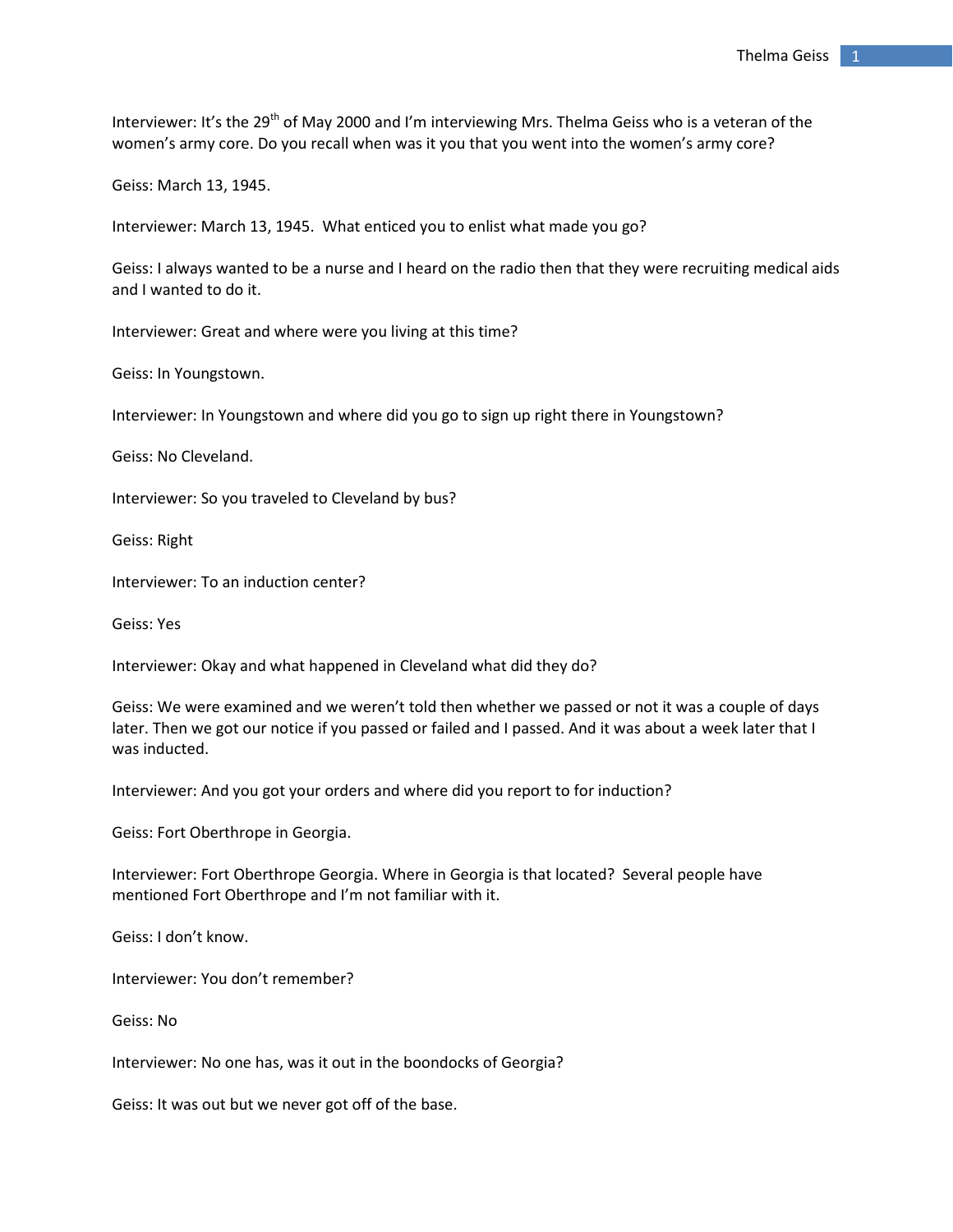Interviewer: Okay so it was out there wasn't a big city nearby or anything like that?

Geiss: No

Interviewer: Because I'm not familiar with Fort Oberthrope. Okay well that's great. So when you arrived at Fort Oberthrope so you went from Cleveland to Fort Oberthrope by train?

Geiss: No I went from Youngstown.

Interviewer: From Youngstown by train

Geiss: My group left from Youngstown by train.

Interviewer: And how long of a journey was that?

Geiss: I don't remember.

Interviewer: Was it pretty comfortable conditions traveling down?

Geiss: Yes it was.

Interviewer: You don't have any recollection of discomfort?

Geiss: No

Interviewer: How were you treated I remember when I went to basic training things were a little rough. How were you treated when you arrived at Fort Oberthrope?

Geiss: It was pretty rough because you're all dressed up and you're walking in high heels and you're marching.

Interviewer: In the Georgia dust.

Geiss: Then I was assigned to a bed next to a real southern girl and she said do I really have to sleep beside this Yankee.

Interviewer: Really do I have to sleep beside this Yankee.

Geiss: And we were down at basic training for four weeks.

Interviewer: Okay tell me a little about basic training were they harsh I mean was there a lot of discipline?

Geiss: There was a lot of discipline.

Interviewer: Physical fitness?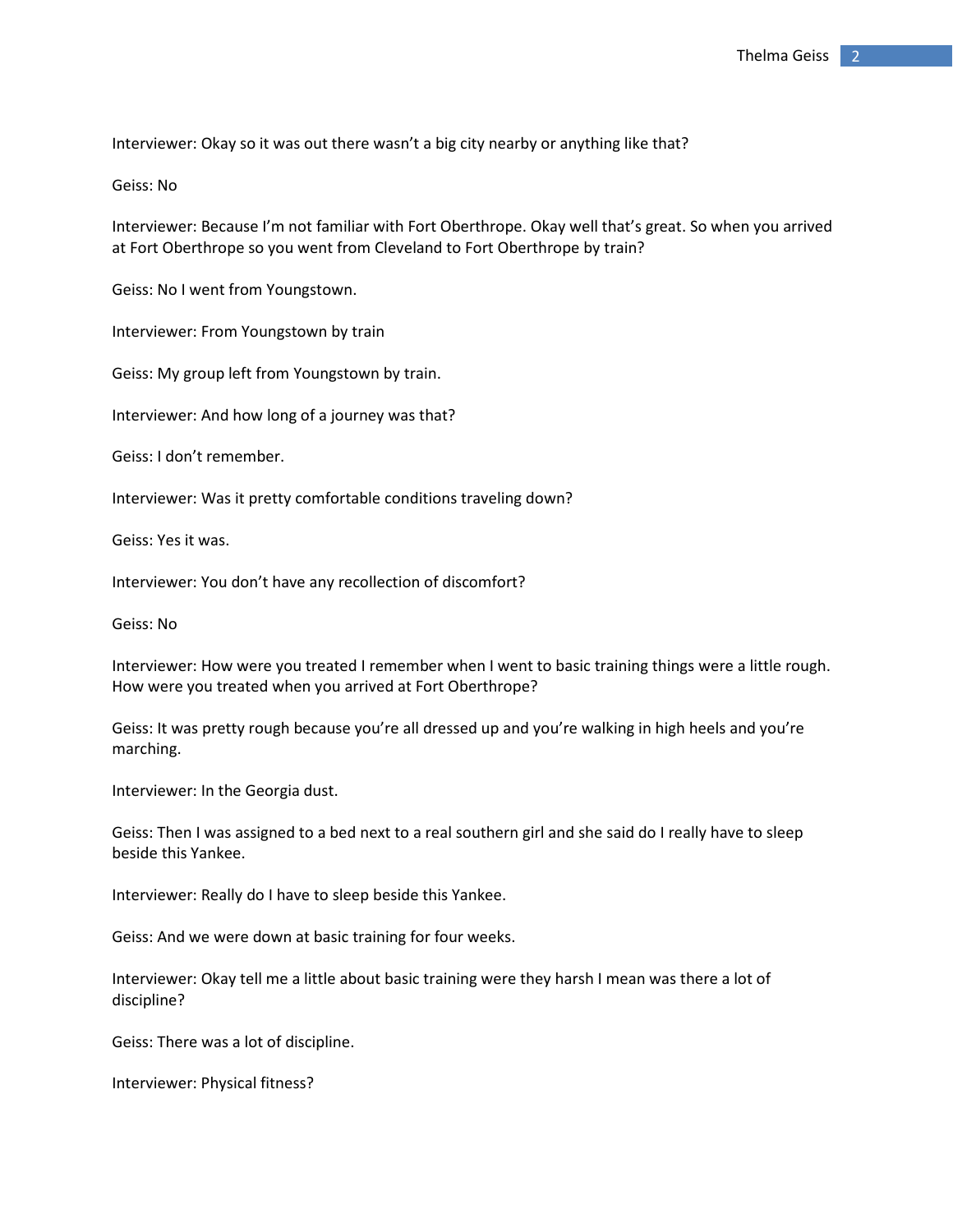Geiss: Right Interviewer: Teach you to march? Geiss: Right Interviewer: What did you think of that? Geiss: I didn't mind really. Interviewrer: You didn't mind you adapted fairly well? Geiss: Right Interviewer: This was in March? Geiss: In March. Interviewer: How warm was it in Georgia do you remember it being pretty warm compared to coming from Northern Ohio? Geiss: Yeah it was warmer than what we had in Ohio. Interviewer: First experience with the Deep South? Geiss: Right Interviewer: What did you think of the uniforms? Geiss: I liked it. Interviewer: Did they have you in fatigues or did they have you in dress? Geiss: No we had skirts and tops. Interviewer: Skirts and blouses. Geiss: And then if for dress we would have jackets. Interviewer: Now did they teach you things like they did teach you marching and drill and you did physical fitness I would assume calisthenics and they had you run to get you in shape. Did they also teach you military things like map reading?

Geiss: No

Interviewer: Weapons things like that any self-defense at all?

Geiss: No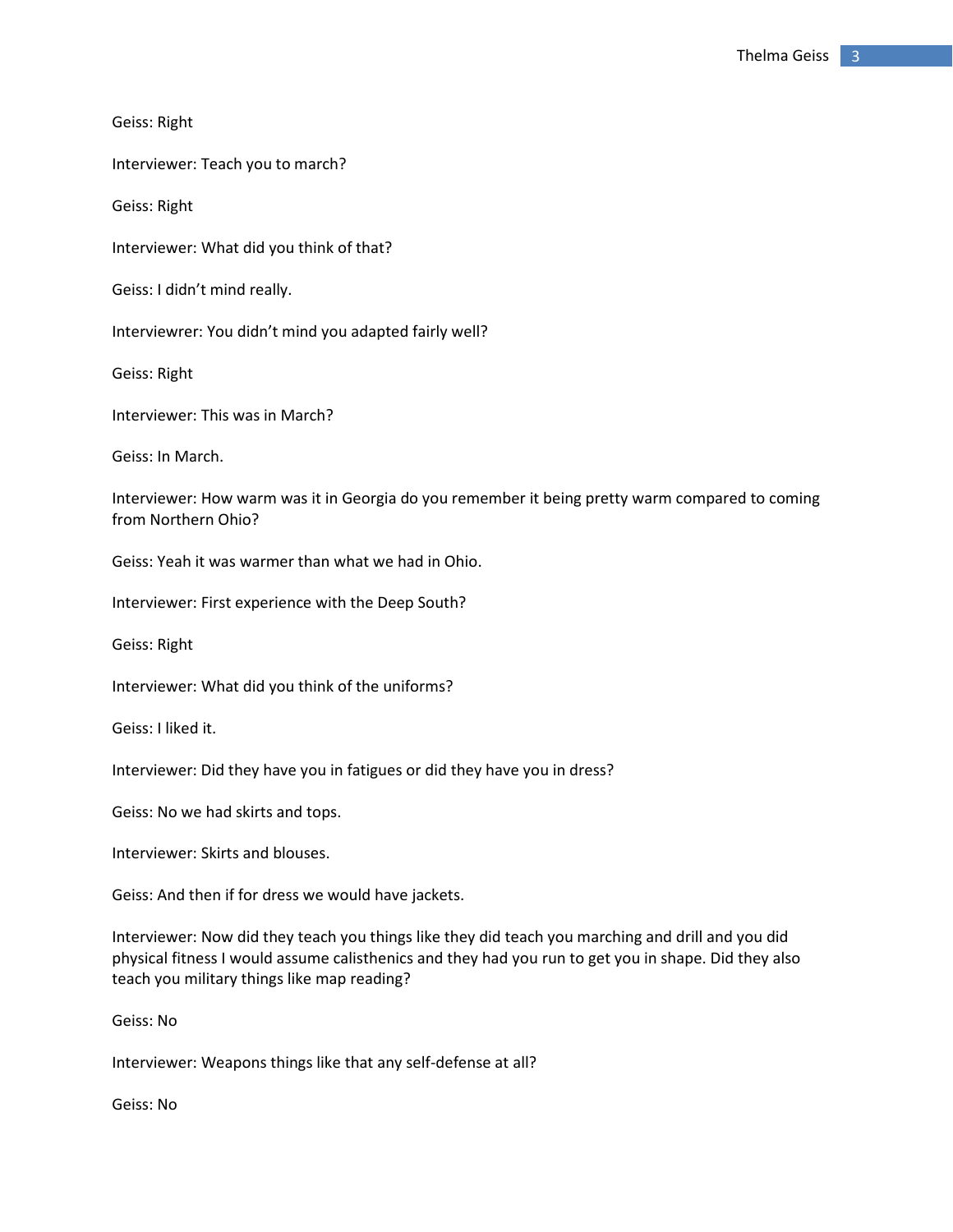Interviewer: So they taught you no self-defense.

Geiss: The only things we did work on was the gas masks.

Interviewer: Okay so you were taught how to defend yourself in a chemical

Geiss: With a gas mask.

Interviewer: In a chemical fight.

Geiss: And then we had two weeks of medical training.

Interviewer: And was that also at Fort Oberthrope?

Geiss: Right

Interviewer: And what did they teach you during this training?

Geiss: We had to learn to give shots and take blood pressures and how to treat a patient in bed and anything that you would learn in your basic nursing to begin with just an outline of it.

Interviewer: Right how to take care of the patients on the ward. Now after the six that was a total of six weeks and you left Fort Oberthrope.

Geiss: We went to Herman General Hospital in Longview Texas.

Interviewer: Herman General Hospital.

Geiss: And it wasn't a hospital like a regular hospital it was only a temporary hospital it was made out of barracks. It had one central hall the wings were out of barracks. And then when the war was over and everything was settled it was torn down.

Geiss: Well I know on our ward there were 20.

Interviewer: There were 20 men on your ward?

Geiss: Yeah and but I don't remember how many wards there were.

Interviewer: Now what were the men on your ward hospitalized were they were returnees form overseas?

Geiss: Yeah they were returned most of them from Guam and they had a disease that was called shistosomiasis.

Interviewer: It's called what?

Interviewer: How large of a complex was Herman Hospital? Do you recall how many beds hundreds, thousands?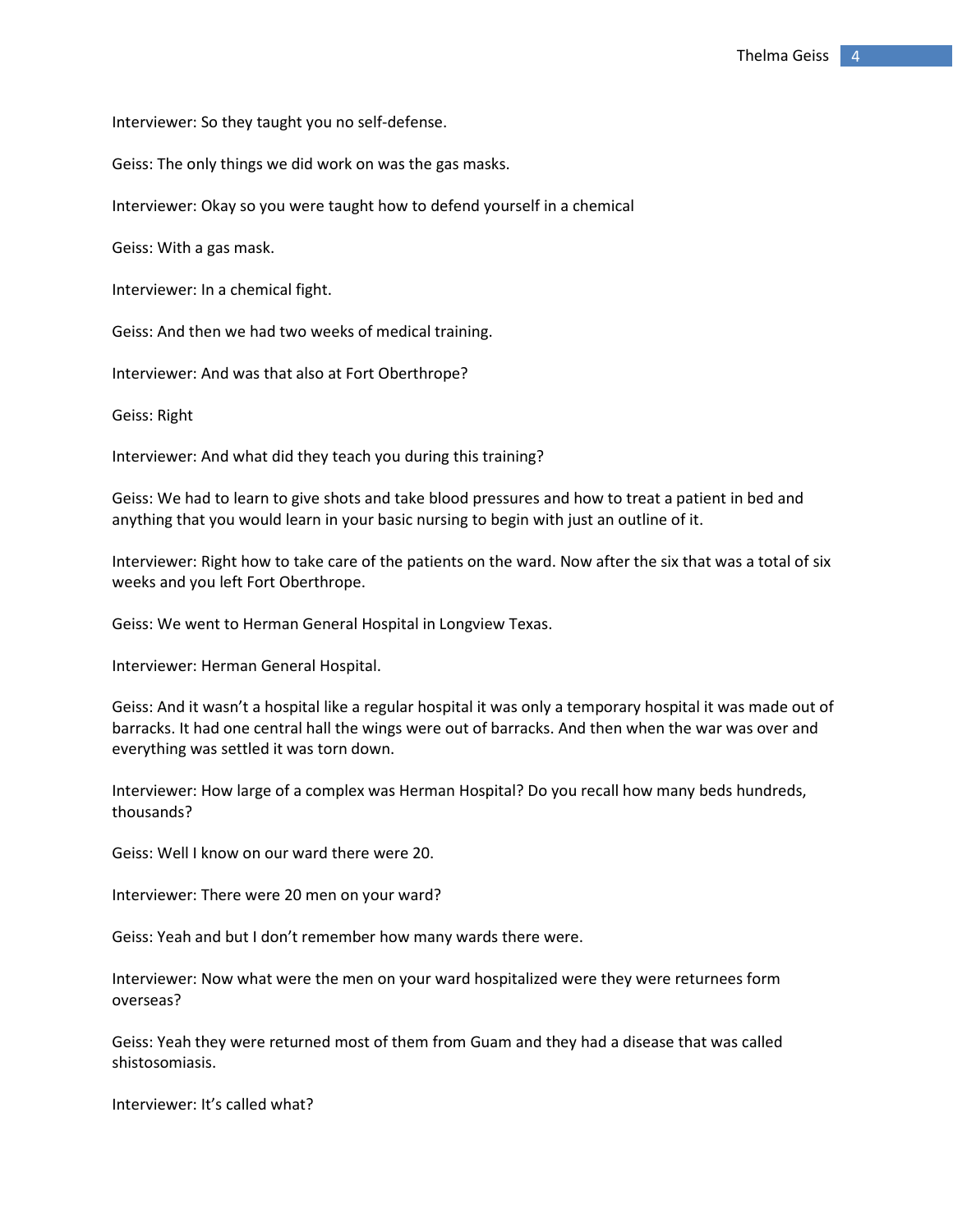Geiss: Shistosomiasis

Interviewer: Shistosomiasis I'm not familiar with it.

Geiss: It was a worm that was in the bowls and they had to be treated for that. And then toward the end we had two patients that was on the Bataan Death March.

Interviewer: Really

Geiss: Uh huh

Interviewer: Wow

Geiss: And they were just skin and bones.

Interviewer: Now the patients that you had from Guam that you said had shistosomiasis

Geiss: I think it was maybe it was Laity.

Interviewer: That's okay that's fine.

Geiss: I'm not sure.

Interviewer: From my research I've read that most of the men that served in the Pacific wound up with some type of parasitical infections and dieses. I guess that was a very major problem. These men that you had from Guam that had shistosomiasis what were their symptoms?

Geiss: They were thin they didn't eat too well and otherwise they were in pretty good shape.

Interviewer: And how were what was your treatment what was the regiment that you cared for them?

Geiss: It was just medication pill form.

Interviewer: Pill forms of medication. And then high protein you were feeding them pretty heavily?

Geiss: Well they would go to the mess hall they were ambulatory.

Interviewer: Oh they were all able to get up and move around?

Geiss: All except these last two that came in that were on the Bataan.

Interviewer: Now that you received them I'm sure after VJ-Day.

Geiss: Yes

Interviewer: Do you remember the feeling in the ward on VJ-Day?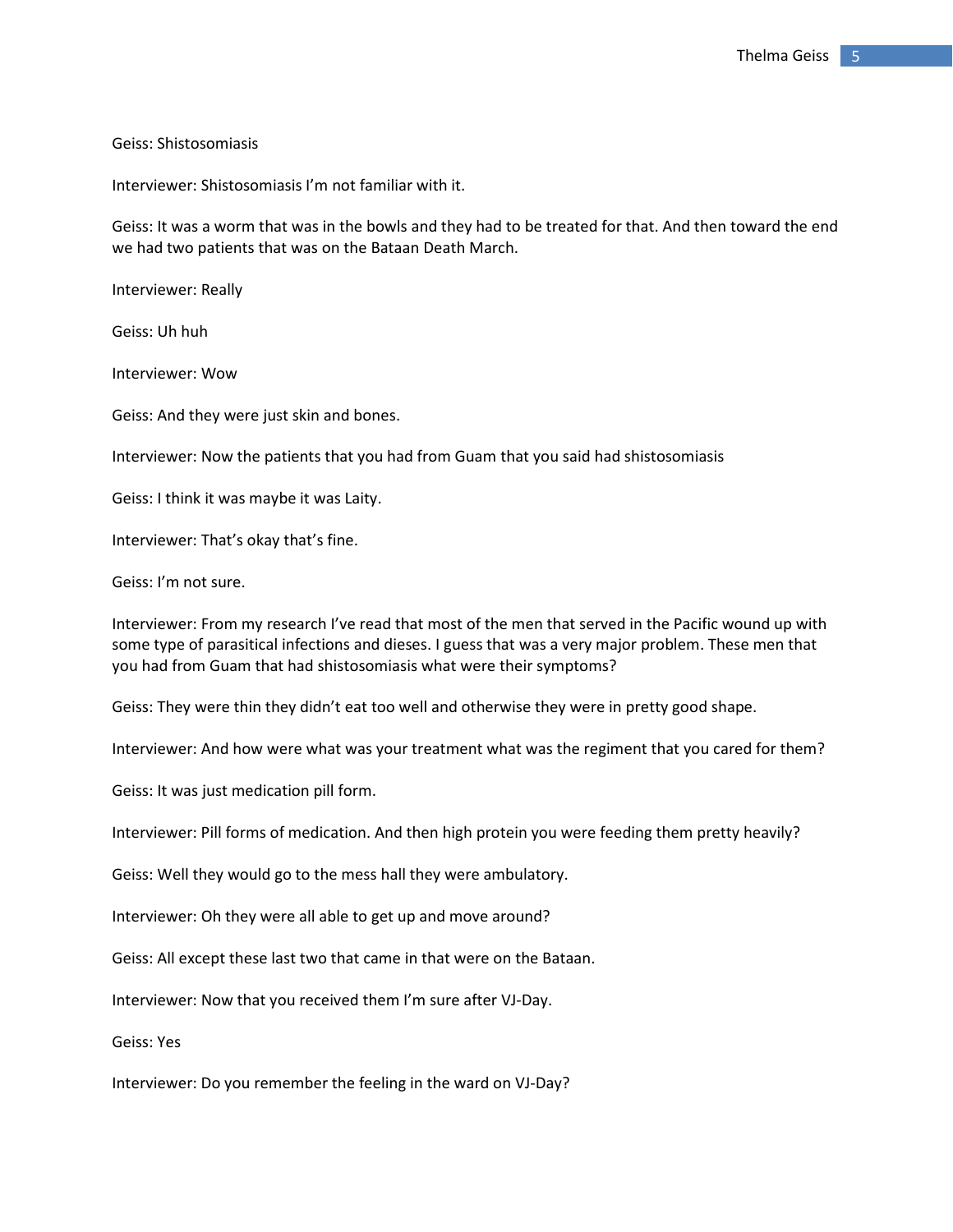Geiss: Well not exactly.

Interviewer: I was just wondering if there was celebration or a lot of whistling and happiness when the announcement was made.

Geiss: I know there was a lot of happiness but other than that thee wasn't I think they were all just anxious to know that soon they could go home.

Interviewer: Sure

Geiss: And usually when they came into the hospitals in a short time that if they were well enough they were given a two weeks leave so they could go home and then come back and finish up their treatment.

Interviewer: That was good. So they had a lot of the boys had an opportunity to go home see their families and then report back in for their treatment.

Geiss: Uh huh

Interviewer: The boys that came in from Bataan do you recall that probably would have been the end of fall I would imagine sometime in October when they would have returned.

Geiss: I don't remember when they came in but it was toward the end of the time that everyone was going to be released. Because they weren't there too long and the one that was very sick his family came up and took him home for a short time and then brought him back and he was a little bit better. And then in a few weeks they released him and he went the hospital he was from Fort Arthur. And they released him and he went into the hospital there.

Interviewer: Did you have an opportunity to talk with the boys who came back from Bataan?

Geiss: Yes

Interviewer: You spent a lot of time sitting with them and let them talk about the

Geiss: One of the horrible things they would talk about would be that they would fight over rats to eat. That I don't know I can't remember distinctly if they were given a bowl of rice every other day and they would see these rats and they would fight over who was going to get to kill them and eat them. That was bad.

Interviewer: Now some of the boys from Bataan were taken from Bataan and shipped to Japan as slave labors. I was wondering if perhaps these gentlemen mentioned that.

Geiss: No they were in prison.

Interviewer: So they stayed in the prison camp. They took quite a number of the prisoners out of the camp and sent them to Japan as slave labors by ship towards the end of the war. I was just curious if they had brought that up?

Geiss: No they didn't I didn't hear that.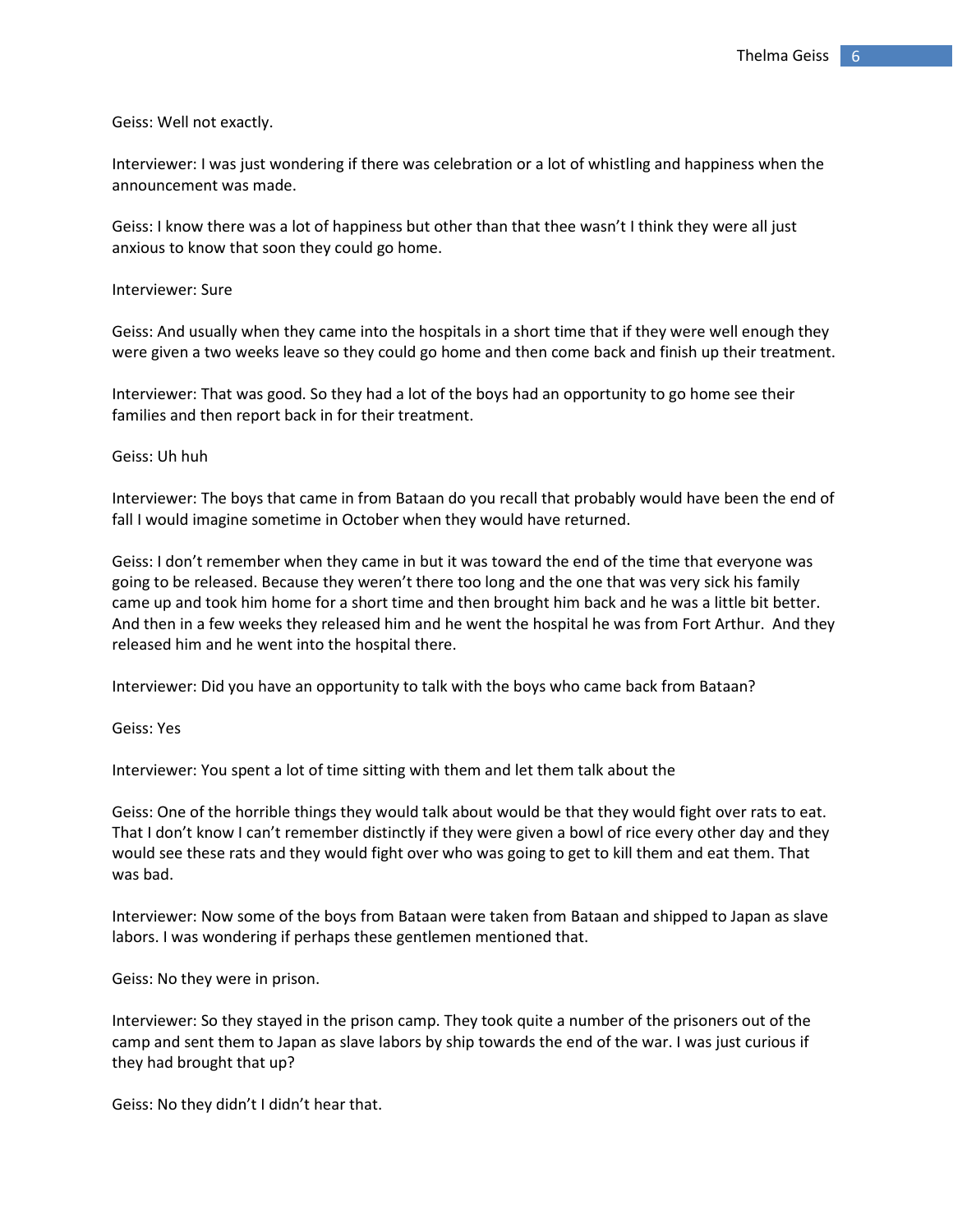Interviewer: Now how were your quarters and your accommodations?

Geiss: Real nice we were in the barracks and we worked 8 hour shifts. We would go in at 8 in the morning and work until 4 in the afternoon worked 4 to 12 and then 12 to 8.

Interviewer: So you rotated over different shifts?

Geiss: Uh huh

Interviewer: And your quarters were nice?

Geiss: They were nice.

Interviewer: How was the food?

Geiss: It was good.

Interviewer: Institutional?

Geiss: Right

Interviewer: That must have taken some getting used to for a young lady from Youngstown Ohio going to that type of environment. At the time it was defiantly not a traditional role for a woman to be in the military service. How did your parents feel about that?

Geiss: I was married at the time.

Interviewer: You were married how did your husband react?

Geiss: He was in Guam he was in Hawaii first he was in the Navy.

Interviewer: Okay

Geiss: And he was in Hawaii and when Guam was taken then he was shipped to Guam. And I knew he wasn't going to be home and he knew he wasn't going to be home until after the war was over so I went.

Interviewer: Did you ask him before hand?

Geiss: No

Interviewer: So you didn't ask beforehand. So you presented it to him after you had already enlisted.

Geiss: Right

Interviewer: And what was his reaction?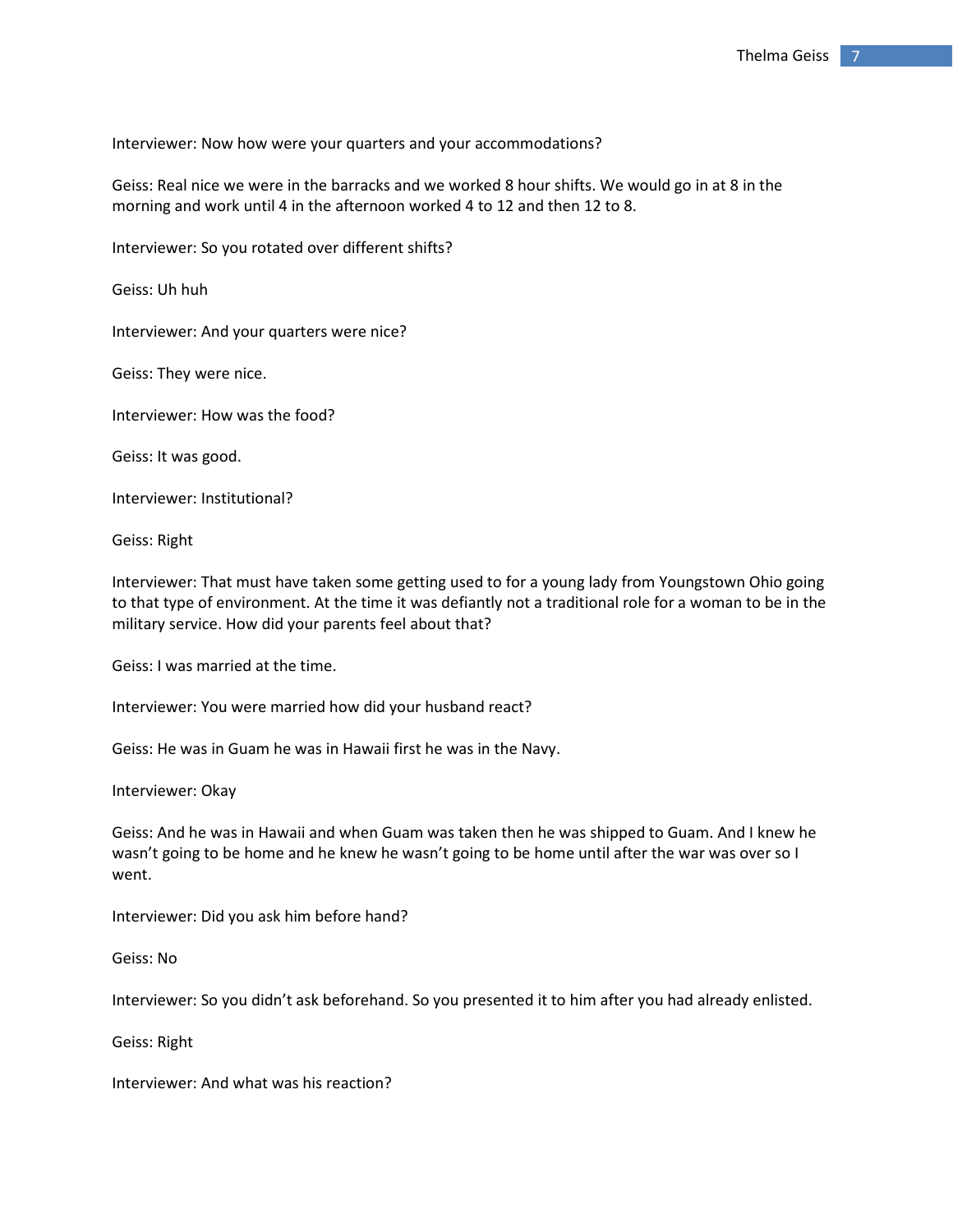Geiss: Terrible.

Interviewer: He didn't like it at all?

Geiss: No he didn't like it.

Interviewer: How about your parents how did they feel?

Geiss: They were okay I was they were glad that I went in because they didn't have any sons they just had four daughters.

Interviewer: So they were proud that their daughter

Geiss: They were proud of me they put my star in the window.

Interviewer: Absolutely, how old were you when you enlisted?

Geiss: Twenty five

Interviewer: You were twenty five so you were no kid you weren't anybody's 18 year old foolish young lady.

Geiss: No

Interviewer: You must have given this a lot of serious thought before you went in. So you were an adult through the entire war.

Geiss: Right

Interviewer: How long had your husband been in service?

Geiss: He had been in about a year and a half.

Interviewer: We had gone in probably in 43.

Geiss: Uh huh

Interviewer: The naval build up so that left you at home by yourself. Were you living in your own apartment or were you living with your folks?

Geiss: No I was living with his mother.

Interviewer: You stayed with his mom when he left to go to war?

Geiss: Uh huh

Interviewer: And did he have any brothers that went also?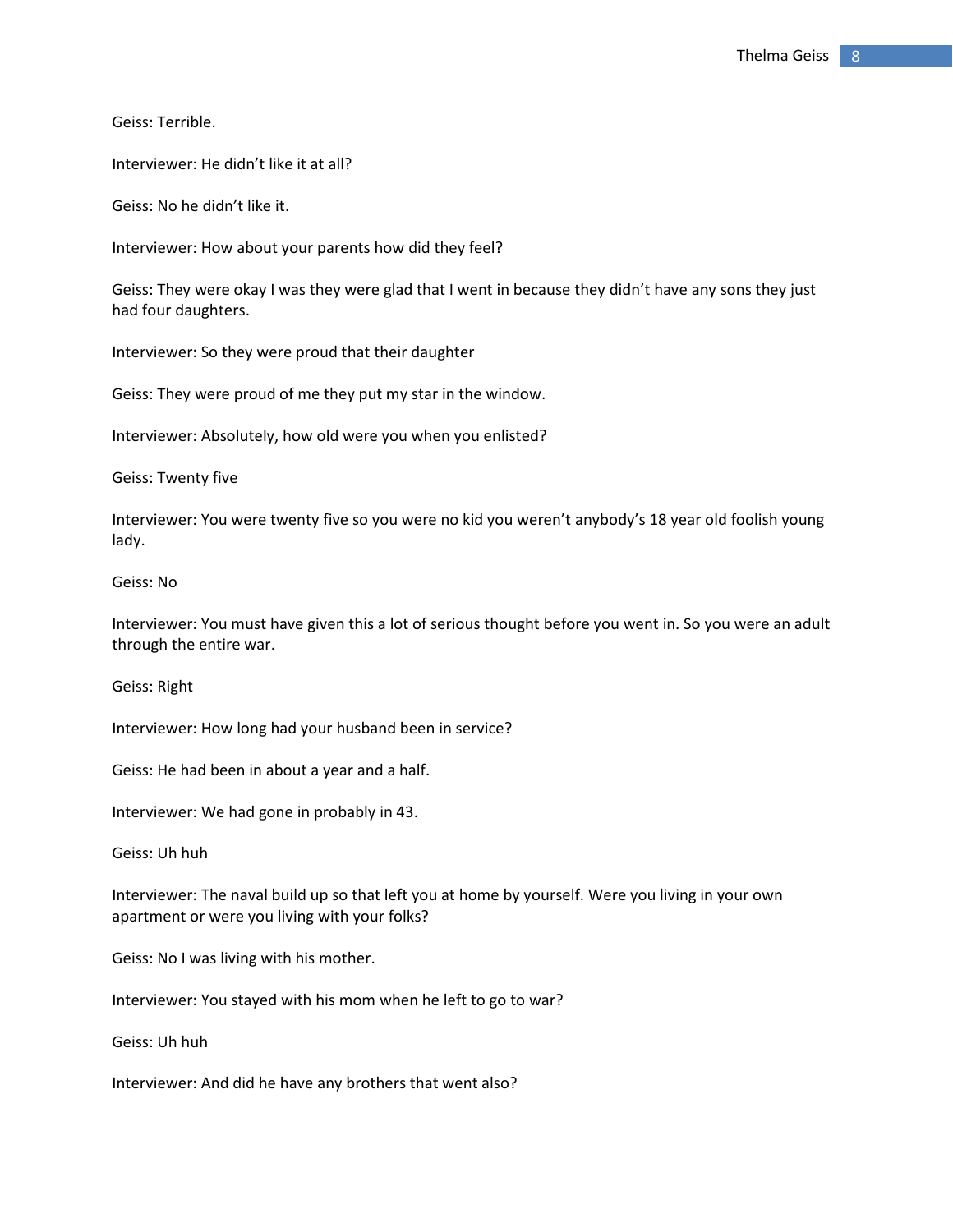Geiss: No

Interviewer: So she had her son gone and your mom and dad had their baby girl gone. Very interesting very interesting. Do you happen to recall what you were doing when you heard about the Japanese invasion on Pearl Harbor?

Geiss: We were at a movie theatre and we just came home a group of us and it was broadcasted on the radio.

Interviewer: So you had just come home from the theatre?

Geiss: Yeah

Interviewer: This was on the  $7<sup>th</sup>$  of December 1941. How did you feel what was your reaction?

Geiss: Terrible because we felt then that most of our husbands would be going.

Interviewer: You were scared naturally

Geiss: Right

Interviewer: Just fear of your family being shipped off to war?

Geiss: Yeah

Interviewer: Was there a sense in Youngstown how big of a community was Youngstown in the 40s was it a pretty good size town?

Geiss: Yes uh huh I really don't know.

Interviewer: I don't mean for specific numbers I mean would you call it

Geiss: It was a large town.

Interviewer: Large town was there a sense of unity of public spirit toward the war good or bad?

Geiss: I think so I think everyone felt that it was their duty the men if they were called they would go. And at that time during that war you could choose what branch of the service you wanted to go into.

Interviewer: Correct as long as you volunteered you could select your branch.

Geiss: No even when you got your card.

Interviewer: Oh even when they were drafted they were still allowing

Geiss: Even when they were drafted.

Interviewer: So your husband decided to go Navy?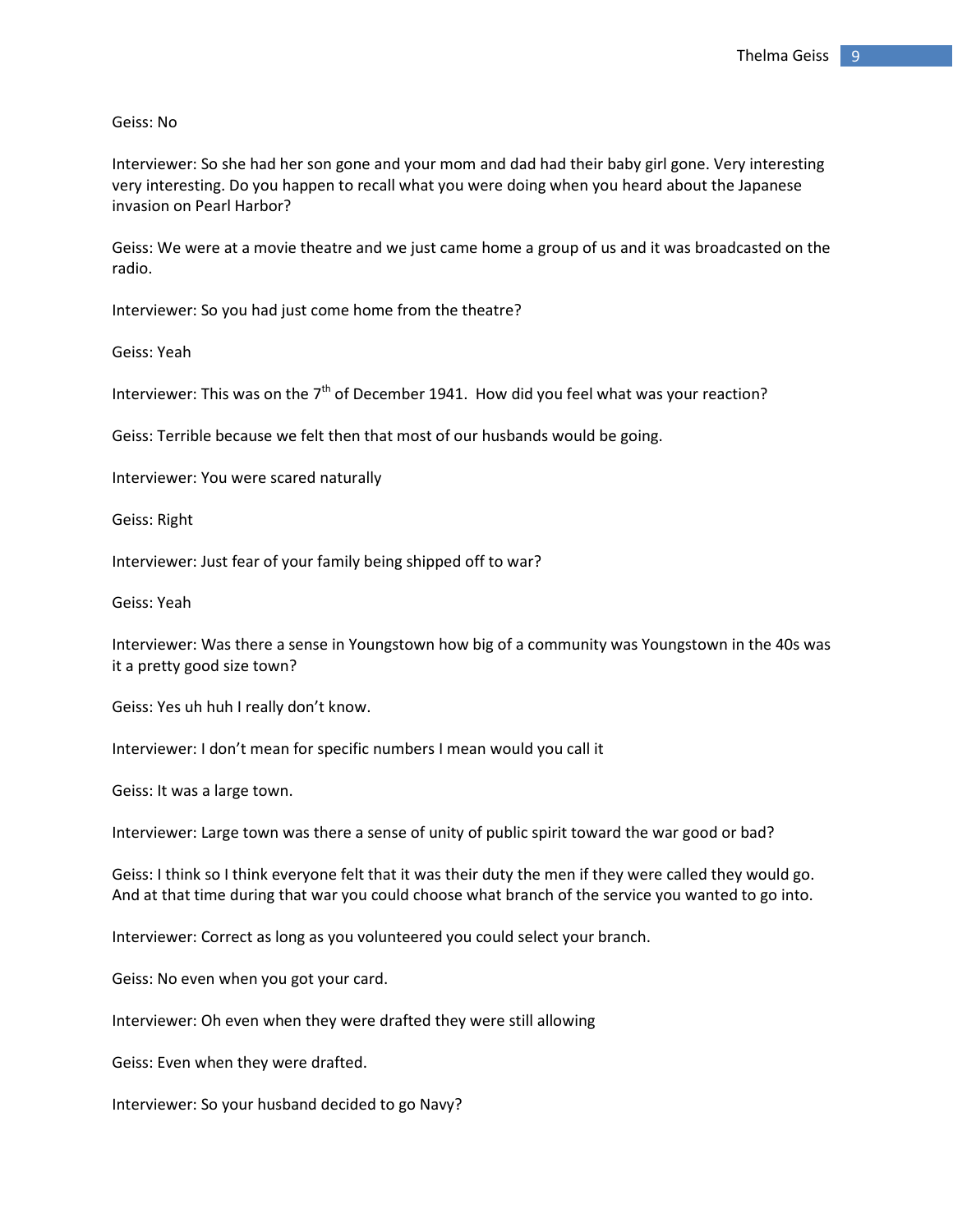Geiss: Go Navy uh huh.

Interviewer: Why did he choose the Navy?

Geiss: I don't know

Interviewer: I was just curious if ya'll ever talked about it.

Geiss: No I don't think so. He just decided when we even talked about it that he would go Navy.

Interviewer: He went in 43 now from the time the war started well we were actively involved starting in 1941 what type of work was your husband doing before he was drafted?

Geiss: In the steel mill.

Interviewer: In the steel mill?

Geiss: At US Steel

Interviewer: And that provided I mean the wartime demand for steel was extremely high so that provided I would assume a pretty good living for you folks.

Geiss: Uh huh

Interviewer: Before he went off. What were the shortages what couldn't you get to eat what couldn't you purchase that you normally liked to have?

Geiss: We had a ration card and gasoline was rationed.

Interviewer: Did you own an automobile at the time?

Geiss: Yes

Interviewer: Did you get a chance to drive it?

Geiss: Yes

Interviewer: A little bit.

Geiss: And coffee was rationed and I can't remember too many other things that you know really affected us.

Interviewer: So you don't have much individual recollection of personnel hardships caused by the war?

Geiss: No

Interviewer: There was always enough to eat.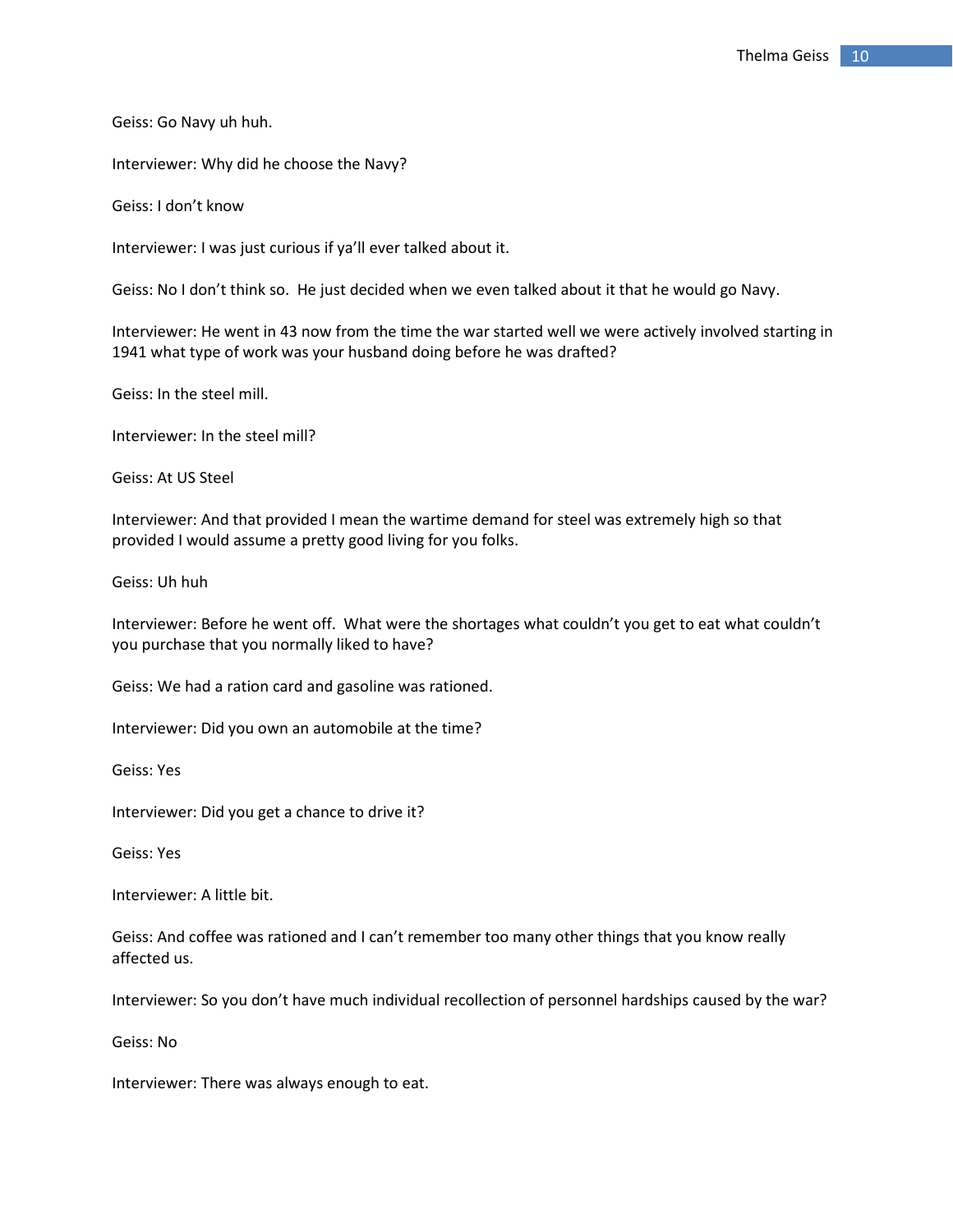Geiss: Right

Interviewer: And fuel enough to heat the house and gasoline for the car. I'm sure you had to be careful and use it only for necessities no Sunday drives in the country.

Geiss: Nope

Interviewer: How about tires? I know there was a tire shortage across the country at that time I just wondered if it affected you personally.

Geiss: No because we had just bought a new car.

Interviewer: How about the war did you continue to go you mentioned you came home from the theatre to hear the news about Pearl Harbor did you continue to go to the theatre throughout the war and see the news reels?

Geiss: No I dind't go well we probably did go to the theatre but I think we listened more to the radio.

Interviewer: Listened more to the radio and did President Roosevelt do a good job keeping you abreast of what was going on?

Geiss: Uh huh

Interviewer: Tell me how you felt about FDR talk about Roosevelt if you don't mind.

Geiss: Well I can remember when he died we were marching from the barracks and to another place at the where we were. We were marching and they announced over the loud speaker that he had died. I thought he was very good.

Interviewer: You had a lot of respect for him?

Geiss: Yes I did

Interviewer: Do you think most American's did?

Geiss: I don't know I would say in our time they did I don't know what it would be like if he were president in this time. But in our time I think most people had respect for him.

Interviewer: Think they believed in him?

Geiss: Yeah

Interviewer: Stood behind him?

Geiss: Yeah

Interviewer: Now at this time did you folks ever discuss international politics? Did you ever talk about Stalin or Hitler?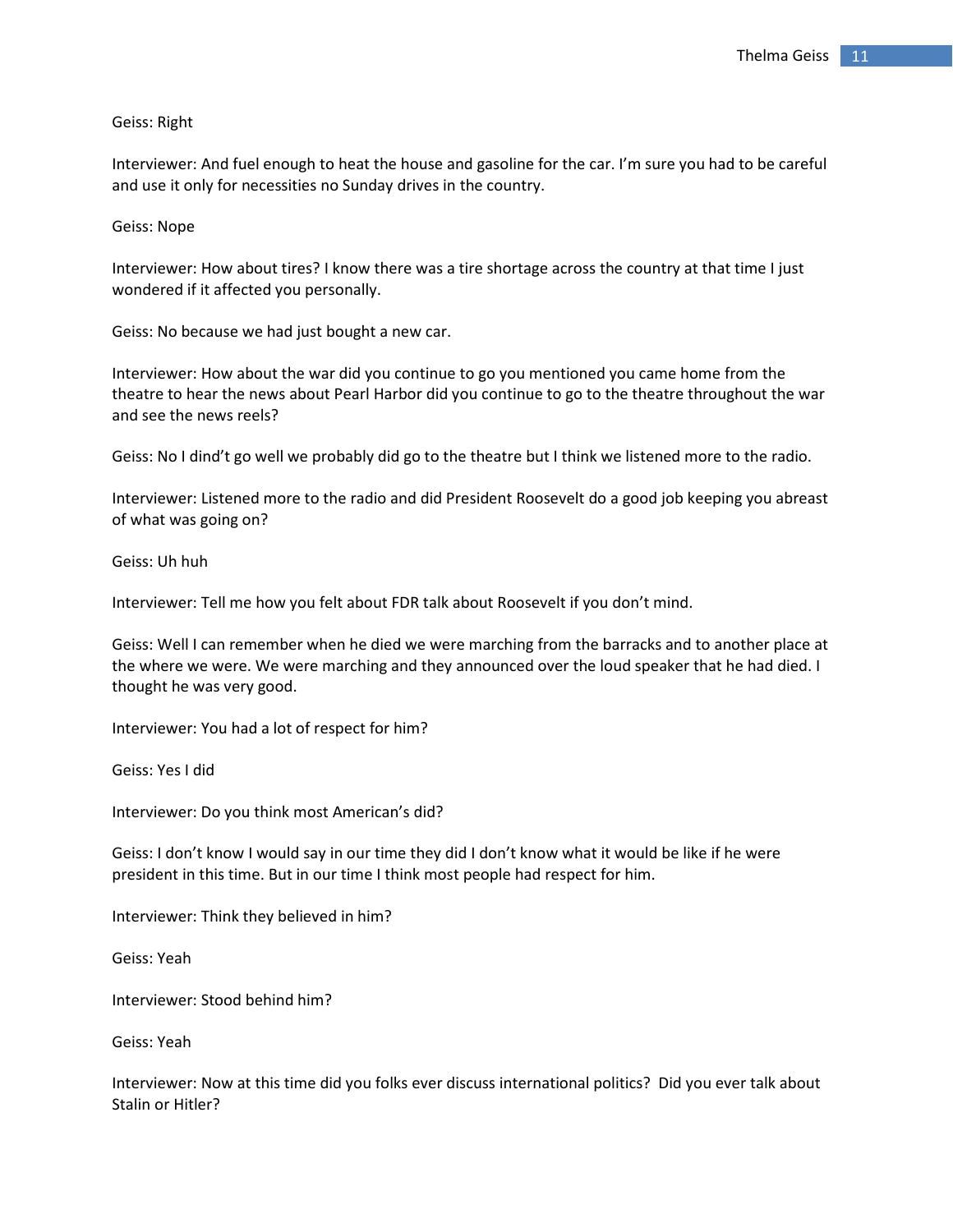Geiss: No

Interviewer: Or any of the Japanese or German, Italian leaders Stalin the Russian leaders?

Geiss: Never

Interviewer: No, not big topics of discussion?

Geiss: No

Interviewer: Because I talked to some of the boys that were going overseas who couldn't wait to put a bullet between one of their eyes or you know get to the one of the islands and shoot their first Jap. And I was wondering if any of that trickled over to the lacks if you discussed it at all.

Geiss: No I don't think so.

Interviewer: Now you said you went in in March you were in until December?

Geiss: Uh huh

Interviewer: Were you released completely at that time?

Geiss: Yes we went to I was promoted to sergeant and I got to take we were going to Fort Sheraton in Chicago to be discharged. And I was in charge of the back ten wax and I was told at that time if I got to Fort Sheraton with two or three I would be fortunate that along the way if the train stopped why they would be getting off to go home. But eventually they would come into Fort Sheraton but I couldn't stop them. And when I got there I had three.

Interviewer: You got three so seven of them got off the train and went their own way?

Geiss: Right

Interviewer: Just couldn't wait to get home.

Geiss: No

Interviewer: And how was it for you when you got home?

Geiss: Wonderful, I got home and about five days later my husband got home.

Interviewer: That's wonderful so he got home very shortly he must have for out very shortly after you.

Geiss: Uh huh

Interviewer: Great now did he go back to the steel company or

Geiss: Yes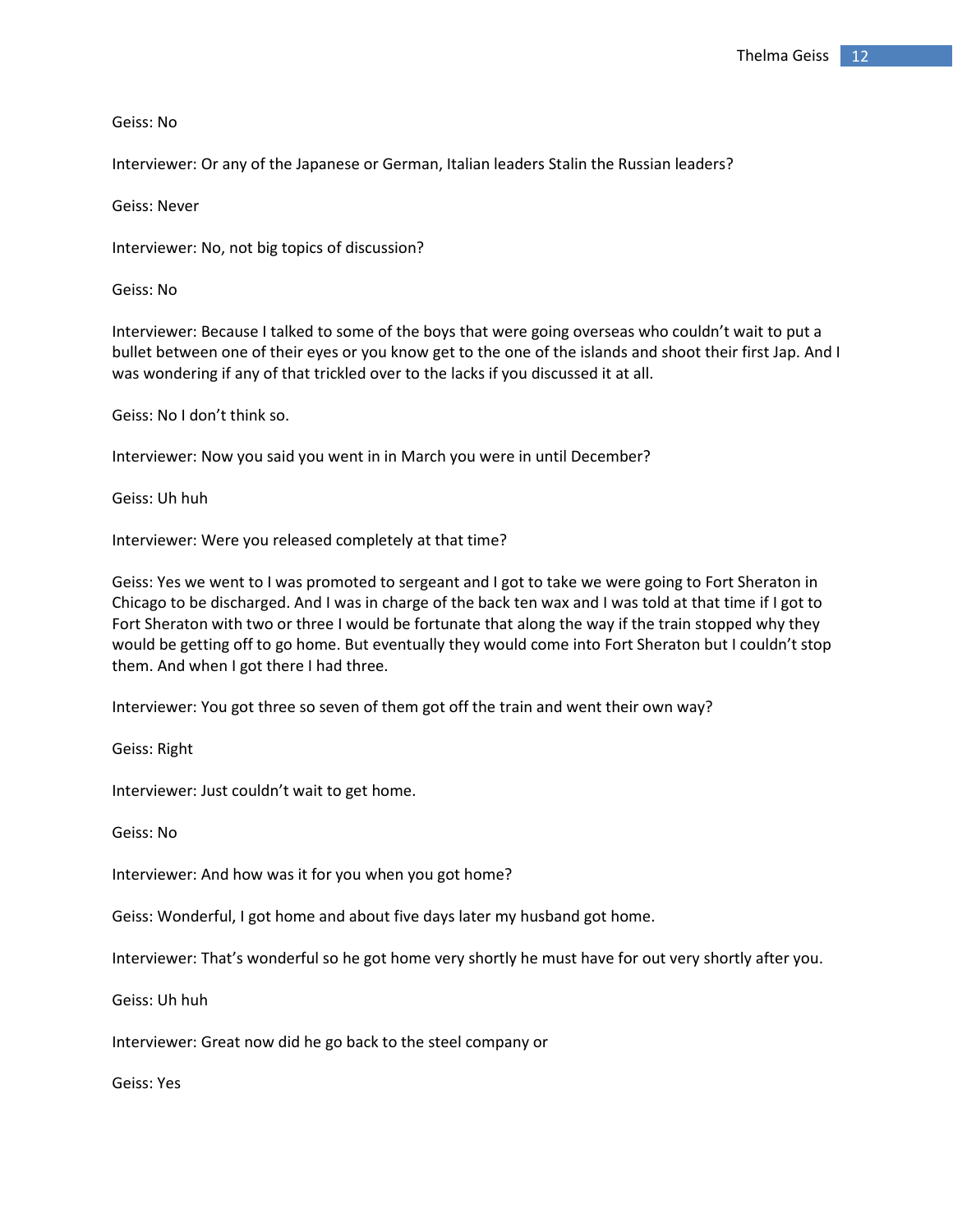Interviewer: So his job was still

Geiss: Yeah they held their jobs.

Interviewer: Now you told me the time he left in 43 and you left in the beginning of 45 how did you all occupy your time, what did you do?

Geiss: I worked in a lamp factory in a while but I just and it was hard to ever sever yourself you know during the war. It was hard to quit a job. And I finally did and missed it.

Interviewer: How was mail during the war back and forth to your husband you know he's out with the navy moving from island to island how did the mail keep up?

Geiss: We didn't get it too often but we'd get these, what did they call them in those times? They would be photographed and you know just small papers.

Interviewer: Like little home town news release type things?

Geiss: No it was a small letter folded up I can't think of the name of it, I still have one. But every once in a while we would get them.

Interviewer: How long would a letter take say if he sent a letter to you? About how long would it take to get to you?

Geiss: I don't know

Interviewer: Quite a while?

Geiss: Yeah quite a while.

Interviewer: And the same thing from your letters to he?

Geiss: Right

Interviewer: Took some time so there wasn't any, no emails then no telephone calls.

Geiss: No

Interviewer: You just waited to hear from him and I'm sure he waited to hear from you also. Now when you were in the wax did let you send letters overseas for free? Did the military pay for the overseas letters for you to send to your husband? I know he got free mail to you.

Geiss: He got it free but I don't think I did. I really don't remember.

Interviewer: I'm just curious. I ask a lot of questions that seem probably not very important very trivial but for our research it is important because a lot of this knowledge has been lost.

Geiss: Right I have my discharge is on a disk at the court house.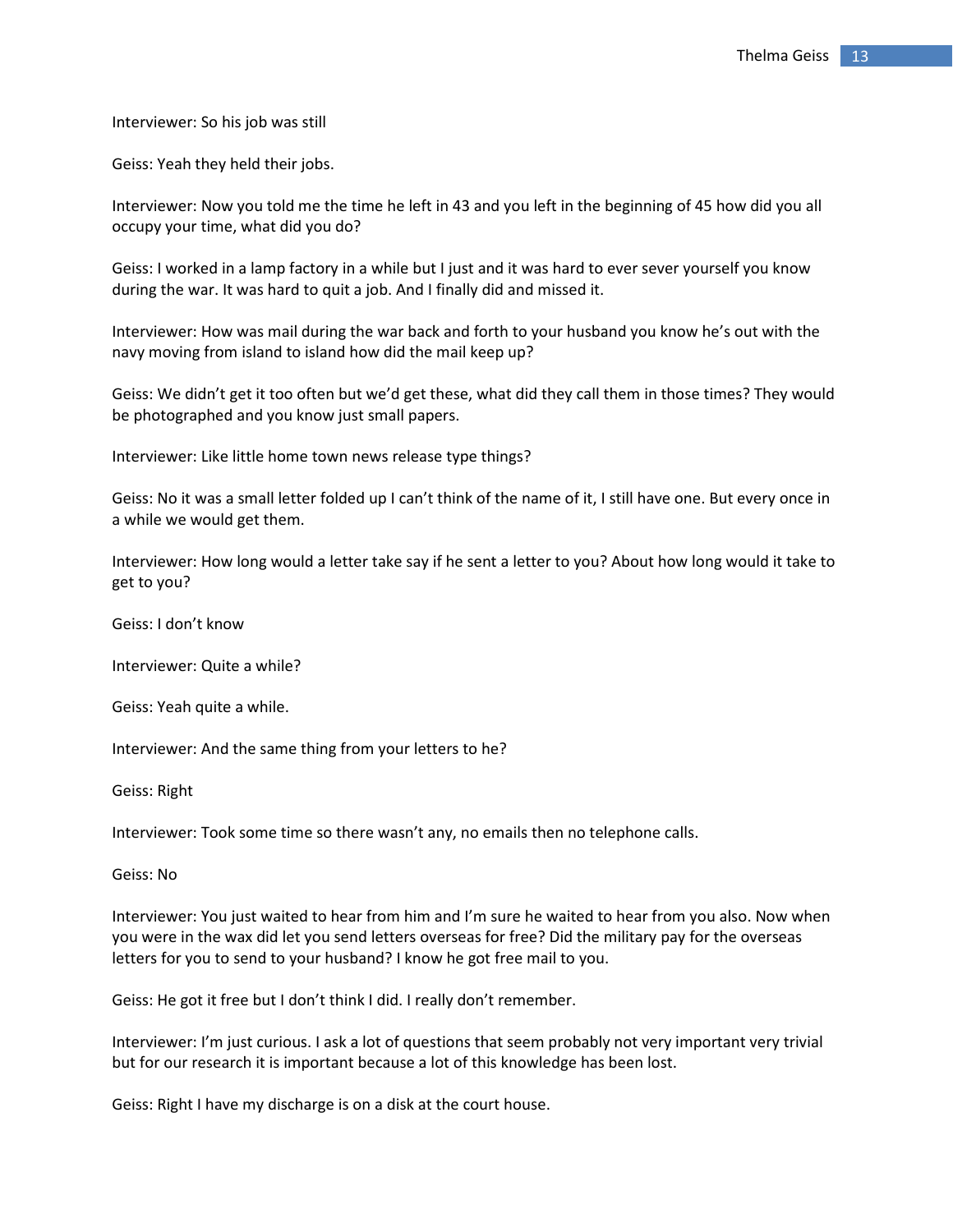Interviewer: Very good that's an important piece of paper and I did the same with mine. Any veteran when they get out should take their discharge and put it on file. Of course mine was on file at the court house that was sucked up by the tornado. I think I need to go to the county clerk and make sure they still have it. Did Lane take you by our court house?

Geiss: No

Interviewer: Our court house is no more and a lot of the records I'm afraid were destroyed. Now you took a train back to Fort Sheraton you were mustard out at Fort Sheraton.

Geiss: Uh huh

Interviewer: Do you happen to recall what the pay was what they paid you a month? Couldn't have been a great deal.

Geiss: I don't remember I think it was I just don't remember.

Interviewer: Now how did they send you home from Fort Sheraton train again?

Geiss: Train

Interviewer: You came back to Youngstown?

Geiss: Yes

Interviewer: And were you still in uniform when you went home?

Geiss: Uh huh

Interviewer: So you had

Geiss: That's all the clothes we had.

Interviewer: That's all you had you had to wear uniform all the time on duty or off during the war?

Geiss: Right we had a separate uniform that we wore when we worked on the ward.

Interviewer: Right

Geiss: It was just like a dress.

Interviewer: Like a nursing uniform.

Geiss: Yeah plain no caps or anything just a plain dress issued by them.

Interviewer: And how did your family react to seeing you come home in uniform?

Geiss: It was really great.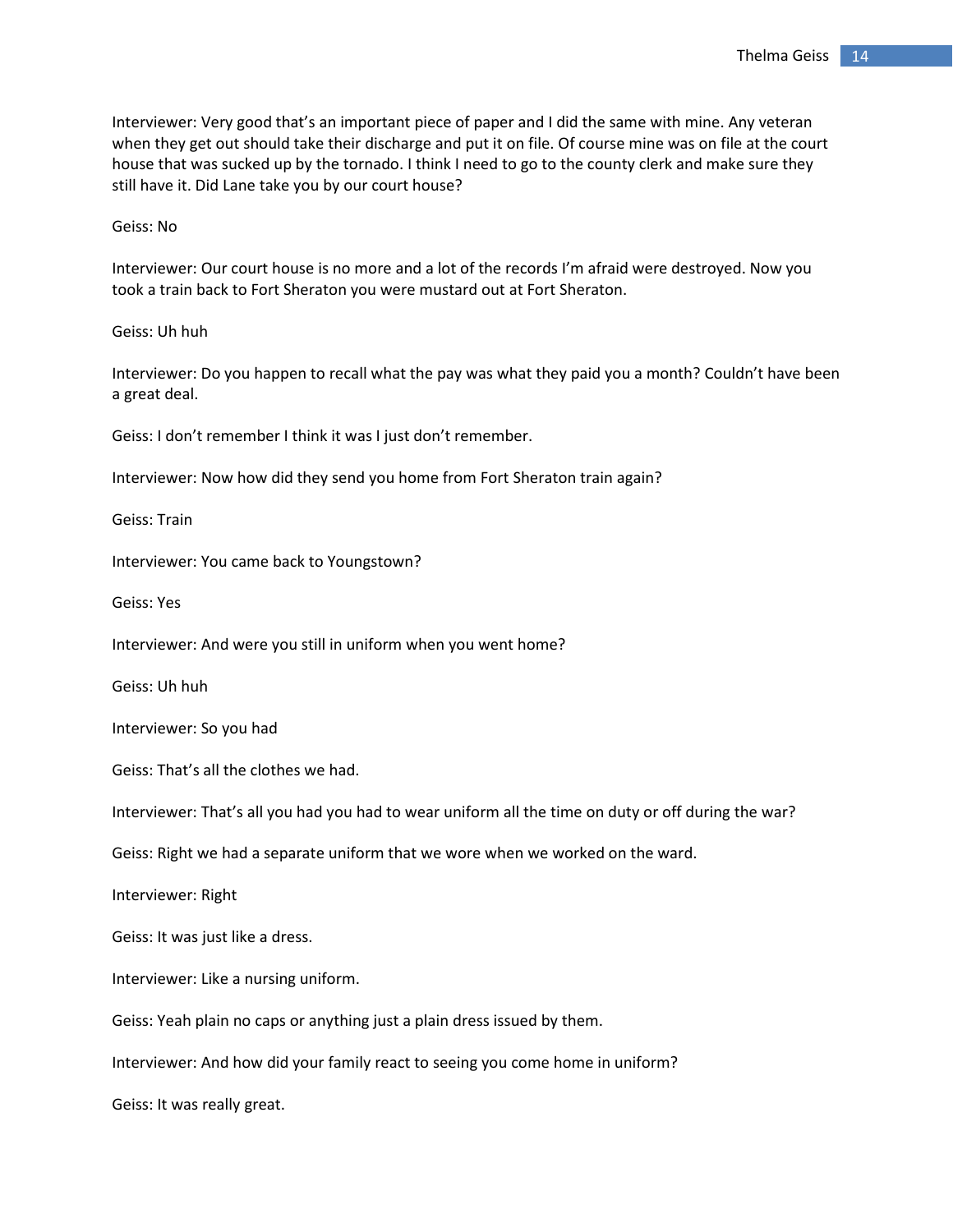Interviewer: Was it, did you go straight to your parent's house mom and dad's?

Geiss: Well I got off in Salem and that's about 20 miles from Youngstown and then I saw my parents then I went to Youngstown because I wanted to be there when my husband came home.

Interviewer: So you had been notified that your husband was on his way home?

Geiss: Uh huh

Interviewer: By telegrams or

Geiss: It wasn't by letter but I don't remember how we did I don't remember how we were notified I really don't.

Interviewer: But you knew exactly when he was coming home?

Geiss: Uh huh

Interviewer: So you wanted to get to Youngstown and be there when your husband stepped off the train.

Geiss: Right

Interviewer: And how was that reunion?

Geiss: He came to the house in a taxi and it was wonderful.

Interviewer: Were you still in uniform?

Geiss: No

Interviewer: No you were in civilian clothing by then. Did you ever put your uniform on for him to see?

Geiss: No

Interviewer: Never did?

Geiss: No no

Interviewer: Did you show him pictures?

Geiss: Yes I had one real nice picture taken and he saw it but that was all.

Interviewer: That was it huh?

Geiss: That was all.

Interviewer: Is there anything else that you would like to tell me about?